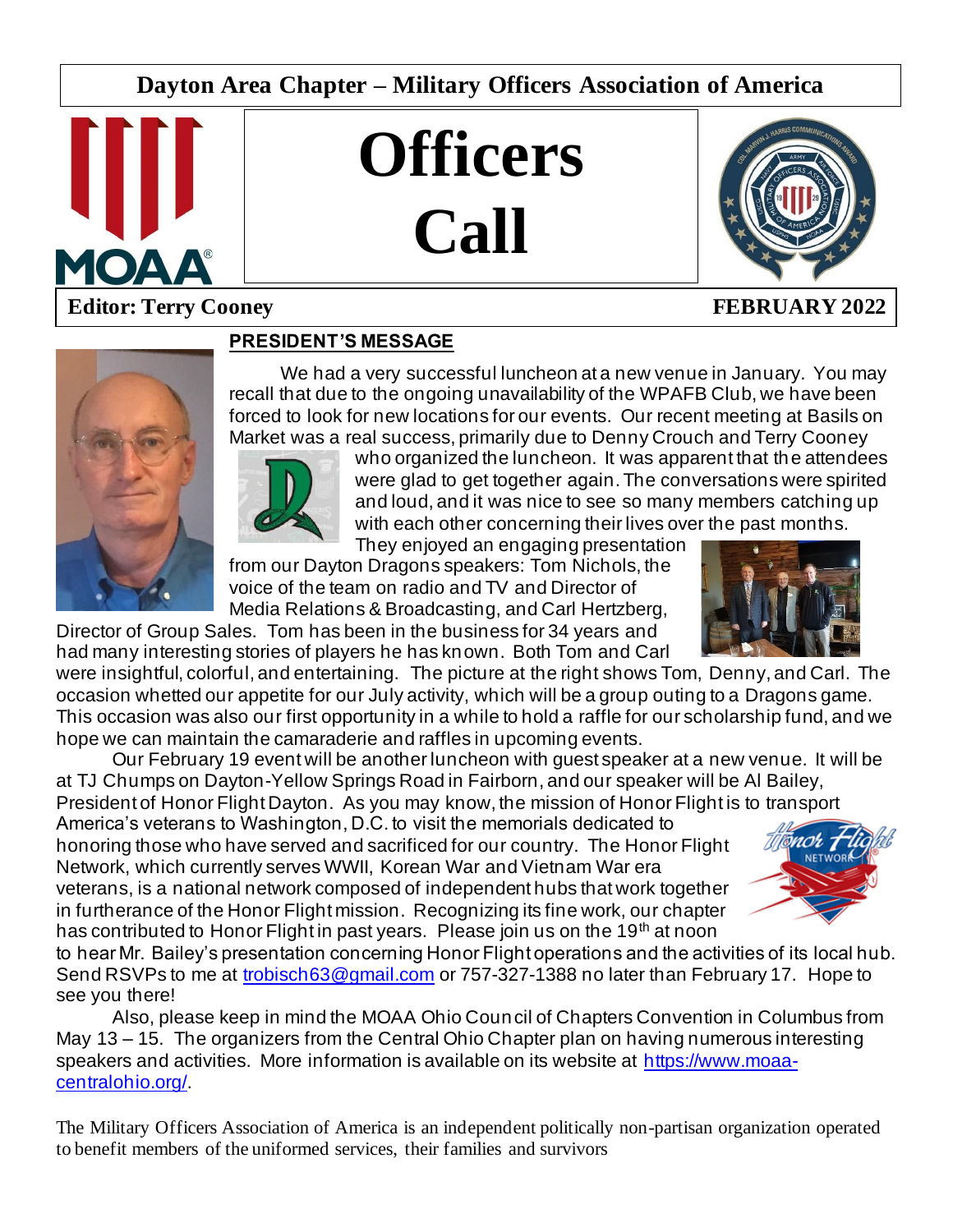#### OFFICERS CALL **EXERUGARY 2022** 2

Finally, I encourage everyone to visit our website at [www.daytonmoaa.weebly.com](http://www.daytonmoaa.weebly.com/) where you can find information about our organization and functions, legislative issues, as well as our current and past newsletters. Also, MOAA National's website at [www.moaa.org](http://www.moaa.org/) contains information concerning MOAA resources, member benefits, and current news/event of interest to the military community.

Tom Robisch President Dayton Area Chapter concerning MOAA resources, member benefits, and current news/event of interest to the military community.

Tom Robisch President

#### **PLAN AHEAD**

19 February 1200 Lunch at TJ Chumps – Honor Flight Speaker April 2 WSU Theater – Sweet Charity 2pm July (Date TBD) Dayton Dragons Outing

## **DAC MOAA 2022 SCHOLARSHIP**

Instructions for how high school seniors may apply for the Dayton Area Chapter's \$2,000 scholarship will be released to 36 schools in our area in early January. To be eligible, applicants must have a parent eligible for membership in MOAA (i.e., parent must be an active duty, Reserve, National guard, retired, or former officer) or be children of active duty, Reserve, National Guard, or retired enlisted personnel. Applications must be received by 15 April 2022, and the winner will be chosen by our Scholarship Evaluation Committee prior to our annual meeting/picnic this summer. Please keep our scholarship program in mind with respect to your charitable donations. Any questions should be directed to Tom Robisch at [trobisch63@gmail.com](mailto:trobisch63@gmail.com) or 757-327-1388.

#### **OHIO COUNCIL OF CHAPTERS CONVENTION**

The Central Ohio Chapter is hosting the State Council's biennial convention from 13 – 15 May 2022. It will be held at the Quest Conference Center at 9200 Worthington Road in Westerville, Ohio, a northern suburb of Columbus. A block of rooms at the nearby Fairfield Inn & Suites is reserved for convention attendees. A shuttle service will be available for travel between these sites.

The only event on 13 May (a Friday) will be an informal social gathering at the hotel, and the only event on 15 May will be the second quarterly meeting of the State Council Executive Board. The activities on 14 May will be the primary focus for convention attendees. The convention organizers are still working on the schedule, but invited speakers include Lt Gen Dana Atkins, USAF (Ret), MOAA's President and CEO; LTG Michael Ferriter, USA (Ret), the President and CEO of the National Veterans Memorial and Museum in Columbus; MG Deborah Ashenhurst, USA (Ret), Director of the Ohio Dept. of Veterans' Services; MG John Harris, Ohio Army Nat. Gd., Adjutant General of Ohio; and Dr. Christopher Gelpi of the Ohio State University, Director of the Mershon Center for International Security Studies. Assuming that most of these invitees confirm their participation, the presentations at the convention promise to be interesting and thought-provoking.

Please consider attending this event. The Central Ohio Chapter has set up at web page at <https://www.moaa-centralohio.org/moaa-ohio-state-convention/>, through which one can book a room at the hotel and register at the convention.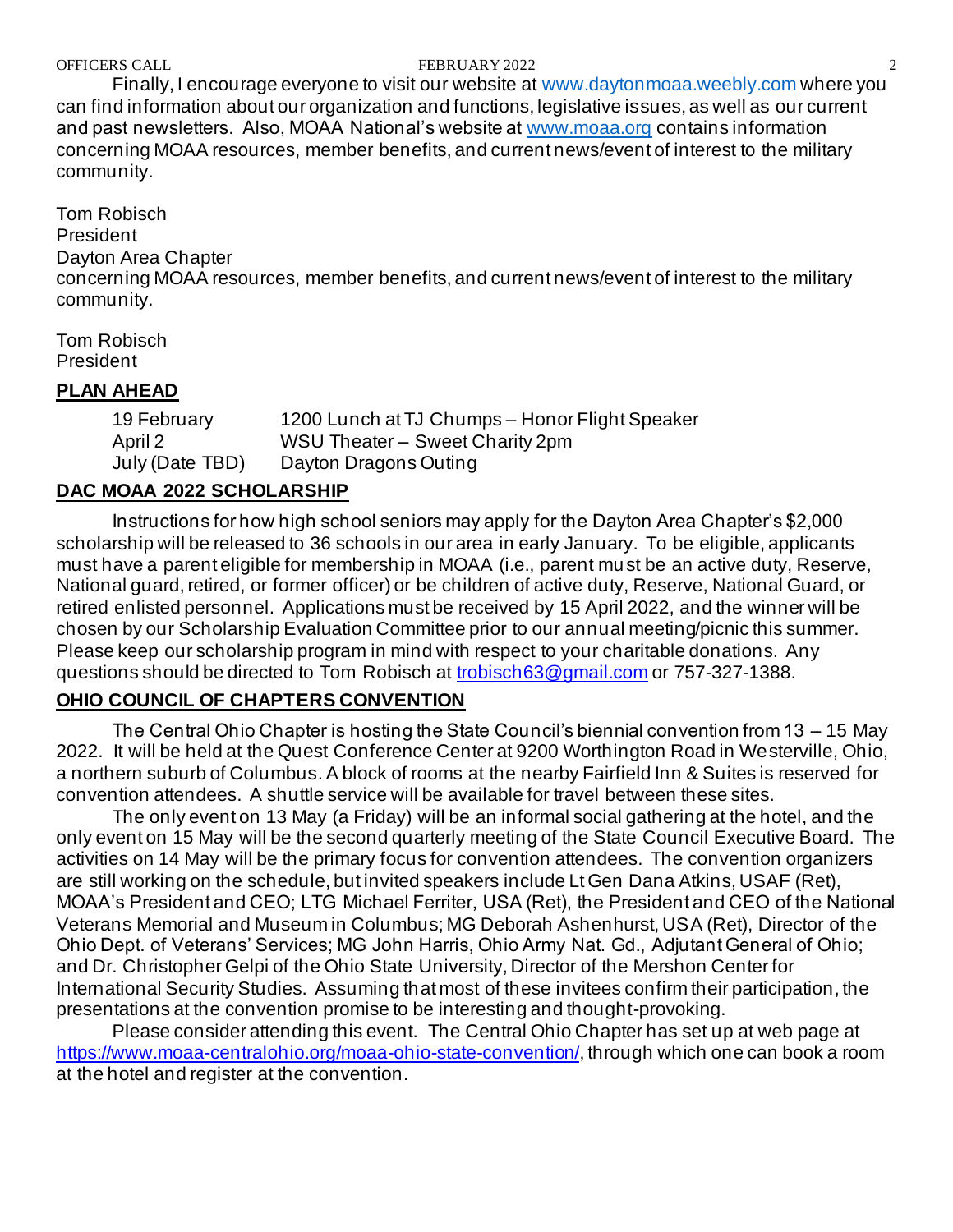#### "**SWEET CHARITY" THE MUSICAL AT WSU**

Come join your fellow MOAAites on **Saturday, 2 April, at 2 PM** in the Wright State Festival Playhouse to enjoy the groovy dance musical hit, *Sweet Charity*, tells the story of Charity Hope Valentine, an eternal optimist in a hard-luck world. Filled with exuberant dance, joyous song, and a nod to the swingin' 60s, this production gives you a special "behind the scenes" look at how a major musical would have felt in rehearsal.

**Terry Cooney is the POC for this event. Contact him by 4 March at (937) 427-0590 or email [tcooney8@gmail.com](mailto:tcooney8@gmail.com) to make reservations**. Cancellations must be before 4 March to avoid being charged for the event. The cost is \$20/person. Please mail a check payable to "DAC MOAA" to Terry Cooney at 2421 Clubside Dr. Beavercreek, OH 45431. We will meet for dinner after the performance at a location still to be determined.

#### **MOAA GOLF LEAGUE**

We are still 3 months away from starting the MOAA Golf League. But we are always looking for more players (men & women) and subs. Players must be MOAA members and members of the local MOAA Chapter. The league normally starts in late April or early May & runs until September. Play is 9 holes on the East course at Prairie Trace. We play on Monday mornings with tee times starting at 0900. We do not play on holidays (Memorial Day, July 4<sup>th</sup> & Labor Day). If you need any additional information about the league, please call Larry Pohl (937-477-5645) or Bob Emerson (937-545-4610). Come out for fellowship & exercise. Check us out!!

#### **FISHER HOUSE NOW RECEIVING SUPPLIES AGAIN**



Thanks to all MOAA DAC members who have supported WPAFB Fisher Houses. The Fisher House program recognizes the special sacrifices of our men and women in uniform and the hardships of military service by meeting a humanitarian need beyond that is normally provided by the DoD and the VA

The COVID impact this year has been hard on the finances of the organization but they have never closed their doors. Please consider making a tax-deductible donation by sending a check to Fisher Nightingale House 417 Schlatter Dr Wright-Patterson Air Force Base, OH 45433. To make a contribution by credit or debit card contact FNHI Director Chris Stanley at [\(937\) 672-8724.](tel:(937)672-8724)

With a lessening of restrictions. Fisher Houses can now accept deliveries of donated items; however, please call the House in advance to make delivery arrangements.

#### **Wright-Patt Fisher House Wish List\***

» Individually wrapped snacks (cookies, crackers, candy, etc.)

- » Individually wrapped cereals
- » Variety of individually wrapped breakfast bars
- » Individually packaged small sugar packets » Variety of assorted chips, individually
- packaged
- » Keurig coffee (K-cups) variety
- » Small coffee creamers
- » Green tea, tea bags
- » A variety of individually packaged tea bags
- » Mac and cheese (individual cups)
- » Individual small containers of apple sauce
- » Individual containers of fruit cups
- » Individually packaged microwave popcorn
- » Assorted cookies
- » Paper towels
- » Toilet paper
- » Tissues
- » Clorox Wipes containers

» Small containers of hand sanitizers from name brands *(so they can fit them in their* 

*purses, backpacks, etc.)*

» Red plastic solo cups